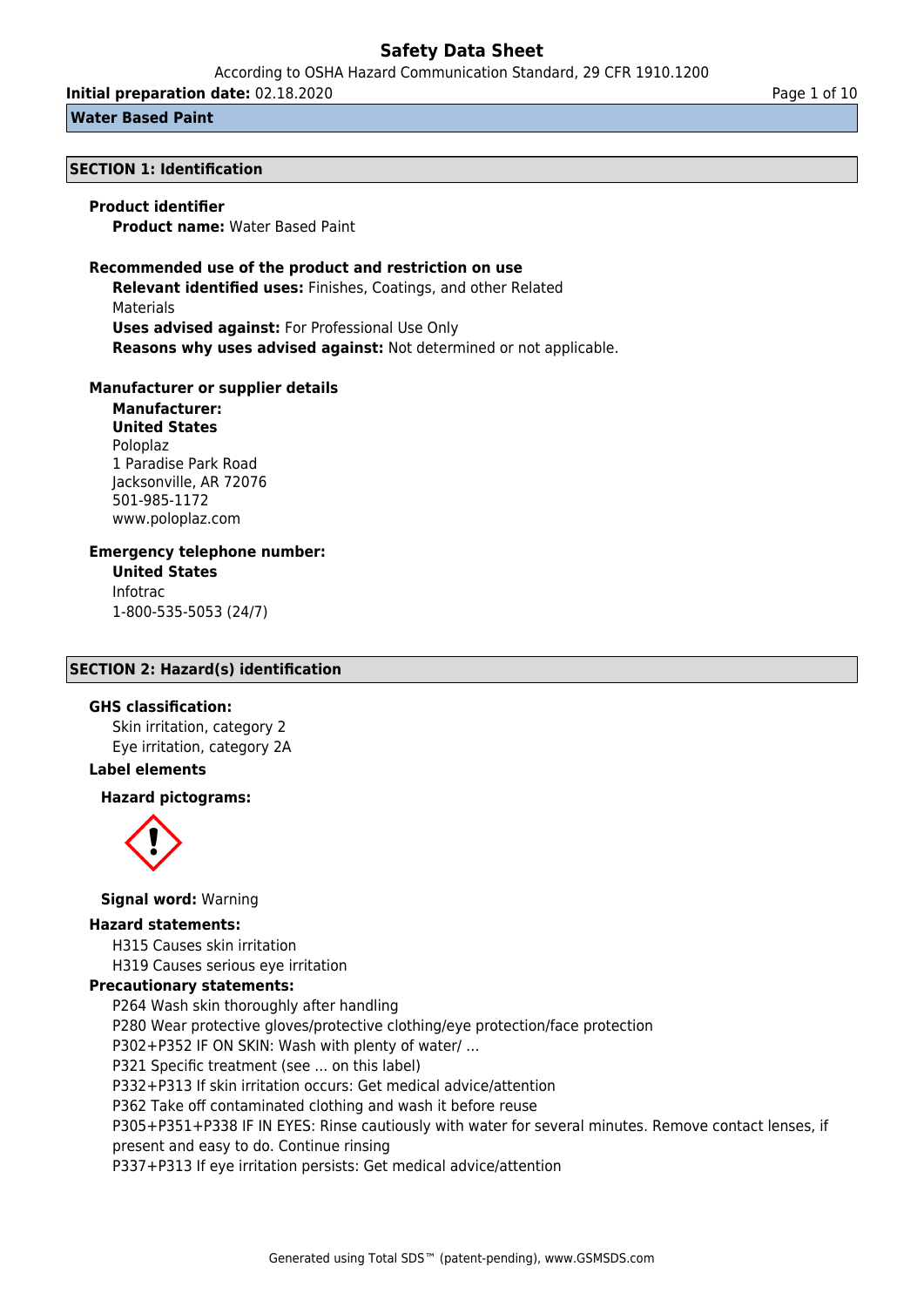**Initial preparation date:** 02.18.2020 **Page 2 of 10** Page 2 of 10

#### **Water Based Paint**

#### **Hazards not otherwise classified:** None

#### **SECTION 3: Composition/information on ingredients**

| <b>Identification</b>        | <b>Name</b>                 | Weight % |
|------------------------------|-----------------------------|----------|
| CAS number:<br>13463-67-7    | Titanium Dioxide            | $35$     |
| CAS number:<br>1333-86-4     | <b>Bounded Carbon Black</b> | < 3.5    |
| CAS number:<br>1309-37-1     | Diiron trioxide             | $<$ 5    |
| CAS number:<br>$57 - 55 - 6$ | Propane-1,2-diol            | $3-6$    |

#### **Additional Information:** None

#### **SECTION 4: First aid measures**

#### **Description of first aid measures**

#### **General notes:**

Show this Safety Data Sheet to the doctor in attendance.

#### **After inhalation:**

If inhaled, remove person to fresh air and place in a position comfortable for breathing. Keep person at rest. If breathing is difficult, administer oxygen. If breathing has stopped, provide artificial respiration. If experiencing respiratory symptoms, seek medical advice/attention.

#### **After skin contact:**

Remove contaminated clothing and shoes. Rinse skin with copious amounts of water [shower] for several minutes. Launder contaminated clothing before reuse. If symptoms develop or persist, seek medical advice/attention.

#### **After eye contact:**

Rinse eyes with plenty of water for several minutes. Remove contact lenses if present and easy to do so. Protect unexposed eye. If symptoms develop or persist, seek medical advice/attention.

Rinse eyes with plenty of gently flowing lukewarm water for 15 minutes. Remove contact lenses if present and easy to do so. Protect unexposed eye. If symptoms develop or persist, seek medical advice/attention.

#### **After swallowing:**

If swallowed, DO NOT induce vomiting unless told to do so by a physician or poison control center. Rinse mouth with water. Never give anything by mouth to an unconscious person. If spontaneous vomiting occurs, place on the left side with head down to prevent aspiration of liquid into the lungs. If symptoms develop or persist, seek medical advice/attention.

#### **Most important symptoms and effects, both acute and delayed**

#### **Acute symptoms and effects:**

Skin contact may result in redness, pain, burning and inflammation.

Eye contact may result in irritation, redness, pain, inflammation, itching, burning and tearing.

#### **Delayed symptoms and effects:**

Effects are dependent on exposure (dose, concentration, contact time).

### **Immediate medical attention and special treatment**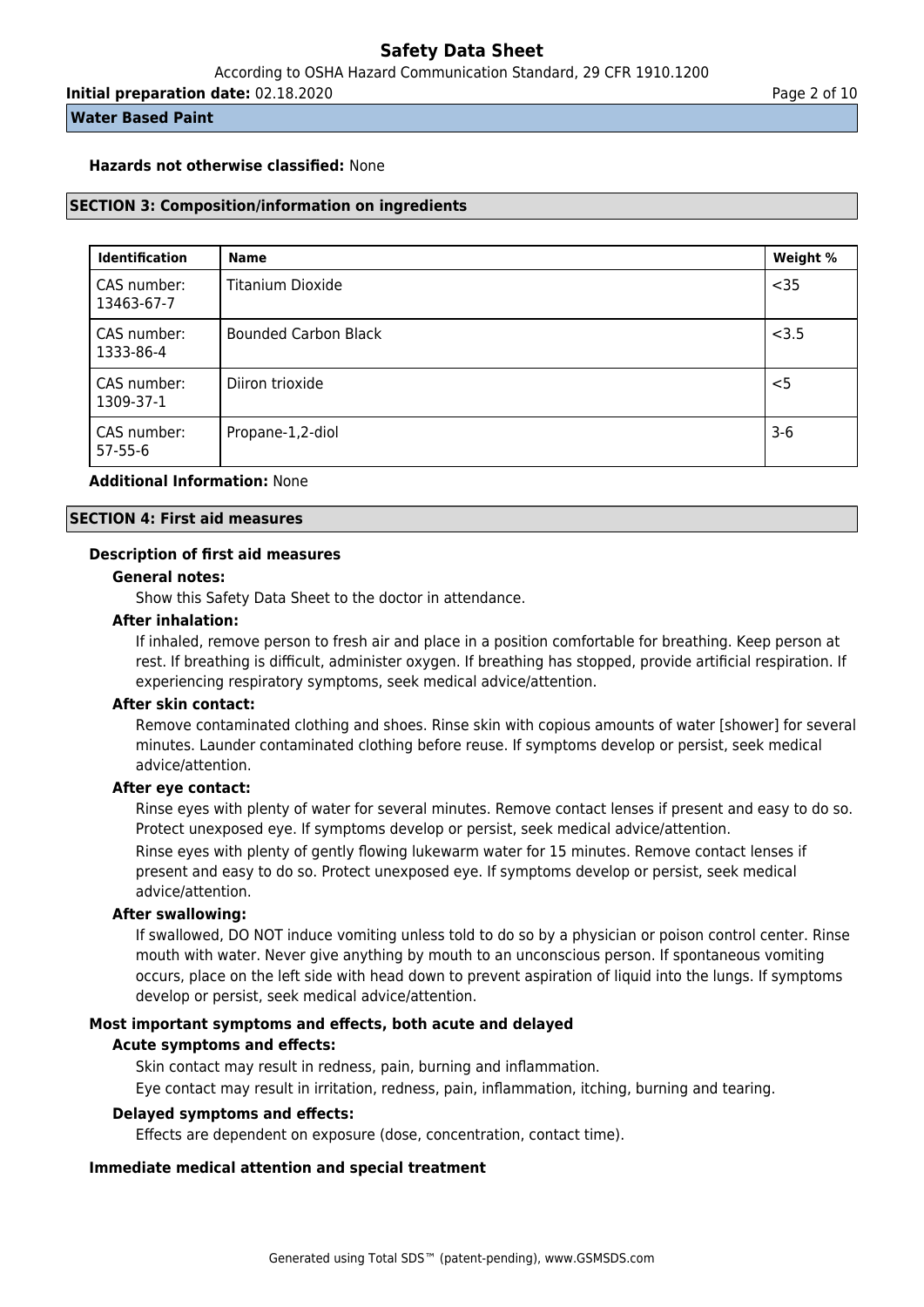According to OSHA Hazard Communication Standard, 29 CFR 1910.1200

**Initial preparation date:** 02.18.2020 **Page 3 of 10** Page 3 of 10

#### **Water Based Paint**

#### **Specific treatment:**

Not determined or not applicable.

## **Notes for the doctor:**

Treat symptomatically.

#### **SECTION 5: Firefighting measures**

#### **Extinguishing media**

#### **Suitable extinguishing media:**

Water mist/fog, carbon dioxide, dry chemical or alcohol resistant foam.

#### **Unsuitable extinguishing media:**

Do not use water jet.

#### **Specific hazards during fire-fighting:**

Thermal decomposition may produce irritating/toxic fumes/gases.

#### **Special protective equipment for firefighters:**

Fire-fighters should wear appropriate protective equipment and self-contained breathing apparatus (SCBA with a full-face piece operated in positive pressure mode).

#### **Special precautions:**

Avoid contact with skin, eyes, hair and clothing. Do not breathe fumes/gas/mists/aerosols/vapors/dusts. Move containers from fire area if safe to do so. Use water spray/fog for cooling fire exposed containers. Avoid unnecessary run-off of extinguishing media which may cause pollution.

#### **SECTION 6: Accidental release measures**

#### **Personal precautions, protective equipment and emergency procedures:**

Wear respiratory protection. Avoid breathing vapours, mist or gas. Ensure adequate ventilation. Evacuate personnel to safe areas. For personal protection see section 8.

Wear recommended personal protective equipment (See Section 8).

Avoid contact with eyes, skin and clothing. Eliminate all sources of ignition.

Ensure adequate ventilation.

#### **Environmental precautions:**

Prevent further leakage or spillage if safe to do so. Do not let product enter drains. Discharge into the environment must be avoided.

#### **Methods and material for containment and cleaning up:**

Carefully sweep material into a designated PLASTIC waste container. Collect in plastic containers only.

#### **Reference to other sections:**

For disposal see section 13.

#### **SECTION 7: Handling and storage**

#### **Precautions for safe handling:**

Wear gloves and eye protection when handling, moving or using this product. Do not contaminate water, food, or feed by storage or disposal.

#### **Conditions for safe storage, including any incompatibilities:**

Store in a cool, dry, well ventilated place. Store away from sources of heat or ignition. Store away from incompatible materials described in Section 10. Keep containers closed when not in use

#### **SECTION 8: Exposure controls/personal protection**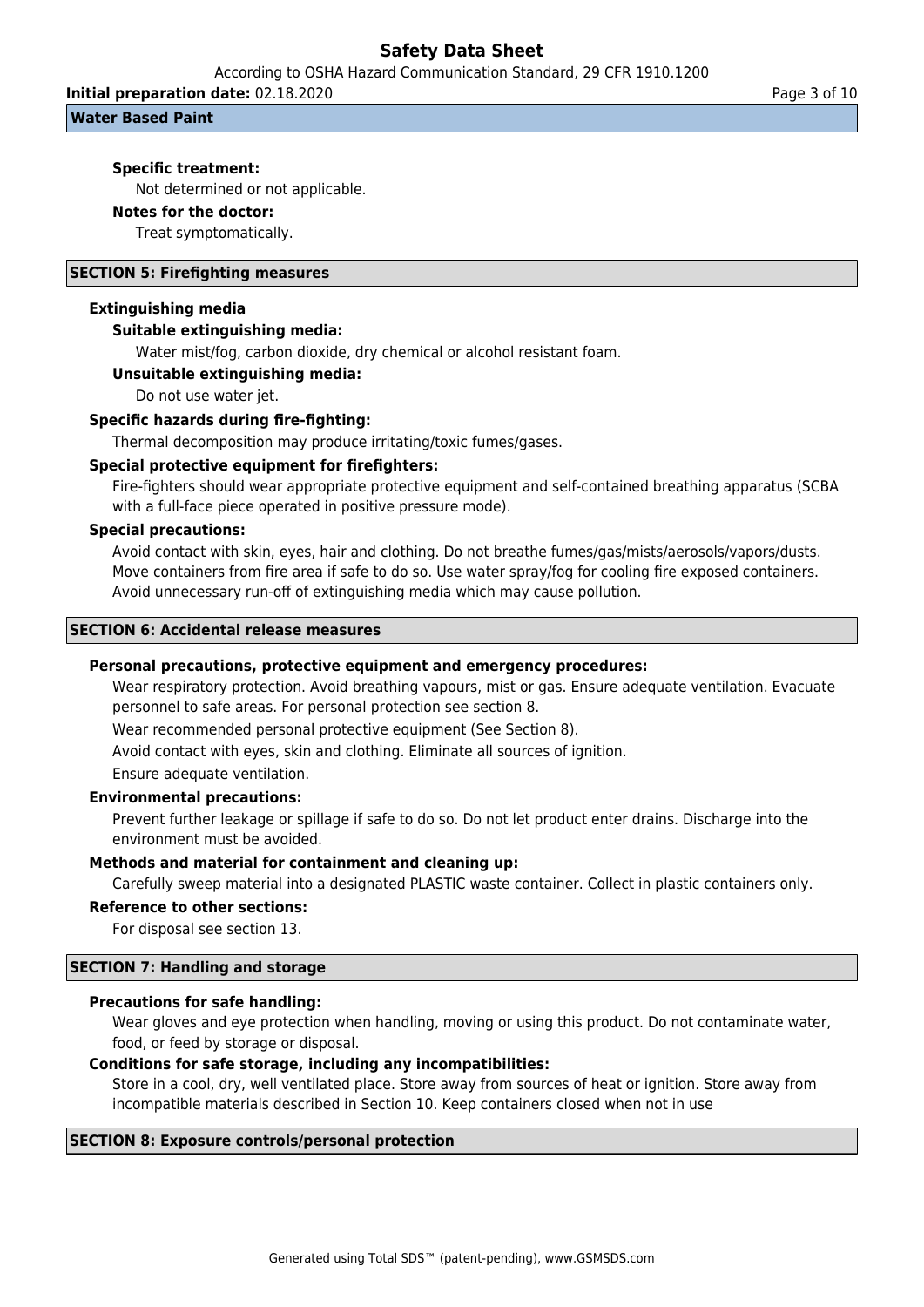According to OSHA Hazard Communication Standard, 29 CFR 1910.1200

**Initial preparation date:** 02.18.2020 **Page 4 of 10** Page 4 of 10

# **Water Based Paint**

Only those substances with limit values have been included below.

## **Occupational Exposure limit values:**

| <b>Country (Legal Basis)</b> | <b>Substance</b>            | <b>Identifier</b> | <b>Permissible concentration</b>                                                                        |
|------------------------------|-----------------------------|-------------------|---------------------------------------------------------------------------------------------------------|
| <b>ACGIH</b>                 | Titanium Dioxide            | 13463-67-7        | 8-Hour TWA: 10 mg/m <sup>3</sup>                                                                        |
|                              | <b>Bounded Carbon Black</b> | 1333-86-4         | TWA: $3 \text{ mg/m}^3$                                                                                 |
|                              | Diiron trioxide             | 1309-37-1         | 8-Hour TWA: 5 mg/m <sup>3</sup> (Respirable<br>fraction)                                                |
| <b>OSHA</b>                  | <b>Titanium Dioxide</b>     | 13463-67-7        | PEL: 15 mg/m <sup>3</sup> ((total dust) (Table<br>$Z-1)$                                                |
|                              | Titanium Dioxide            | 13463-67-7        | 8-Hour TWA: 10 mg/m <sup>3</sup> ((total<br>dust) (Table Z-1-A))                                        |
|                              | <b>Bounded Carbon Black</b> | 1333-86-4         | TWA: $3.5 \text{ mg/m}^3$                                                                               |
|                              | Diiron trioxide             | 1309-37-1         | TWA: $10 \text{ mg/m}^3$ (Fume)                                                                         |
| <b>NIOSH</b>                 | Titanium Dioxide            | 13463-67-7        | TWA: 2.4 mg/m <sup>3</sup> (REL - for fine<br>TiO2 (for up to a 10 hour work<br>day)                    |
|                              | Titanium Dioxide            | 13463-67-7        | TWA: 0.3 mg/m <sup>3</sup> (REL - for ultra<br>fine TiO2 (for up to a 10 hour work<br>day)              |
|                              | <b>Bounded Carbon Black</b> | 1333-86-4         | REL: 0.1 mg/m <sup>3</sup> ((Carbon black in<br>presence of polycyclic aromatic<br>hydrocarbons (PAHs)) |
|                              | <b>Bounded Carbon Black</b> | 1333-86-4         | TWA: $3.5 \text{ mg/m}^3$                                                                               |
|                              | Diiron trioxide             | 1309-37-1         | REL: $5 \text{ mg/m}^3$                                                                                 |
|                              | Diiron trioxide             | 1309-37-1         | IDLH: 2500 mg/m <sup>3</sup>                                                                            |
| WEEL                         | Propane-1,2-diol            | $57 - 55 - 6$     | 8-Hour TWA: 10 mg/m <sup>3</sup>                                                                        |

# **Biological limit values:**

No biological exposure limits noted for the ingredient(s).

#### **Information on monitoring procedures:**

Not determined or not applicable.

# **Appropriate engineering controls:**

Effective ventilation in all processing areas.

Use local exhaust ventilation to maintain airborne concentrations below the TLV.

# **Personal protection equipment**

**Eye and face protection:**

Safety goggles

## **Skin and body protection:**

Impervious clothing, chemical resistant gloves

### **Respiratory protection:**

In case of insufficient ventilation, wear suitable respiratory protection

# **General hygienic measures:**

Handle in accordance with good industrial hygiene and safety measures. Wash hands and face after handling chemical products. Wash hands before eating, drinking and smoking. Wash hands at the end of the workday.

#### **SECTION 9: Physical and chemical properties**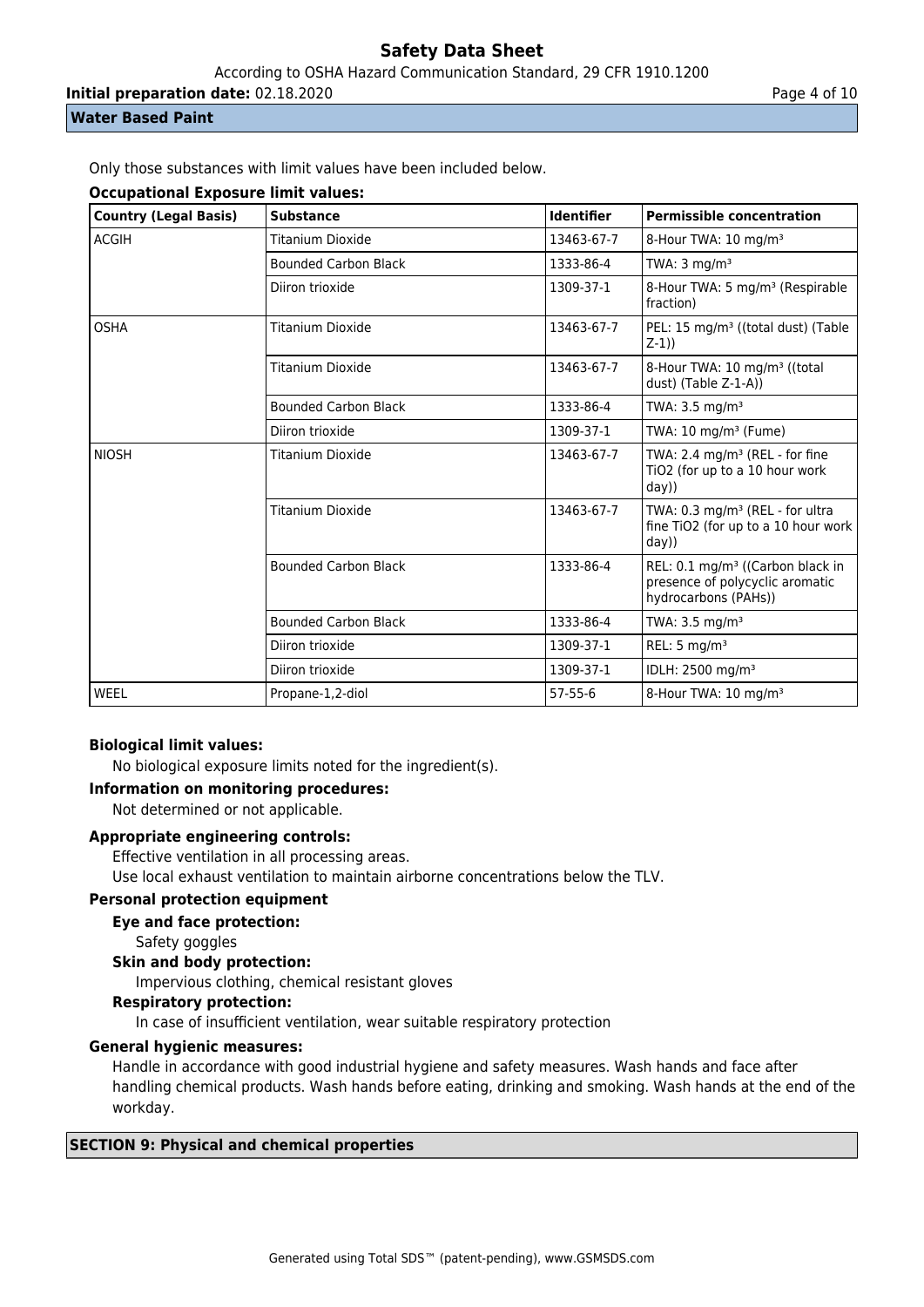According to OSHA Hazard Communication Standard, 29 CFR 1910.1200

**Initial preparation date:** 02.18.2020 **Page 1 and 2011** Page 5 of 10

### **Water Based Paint**

## **Information on basic physical and chemical properties**

| <b>Appearance</b>                         | various colors, liquid |
|-------------------------------------------|------------------------|
| <b>Odor</b>                               | mild amine             |
| <b>Odor threshold</b>                     | <b>NA</b>              |
| pH                                        | $7.5 - 9$              |
| <b>Melting point/freezing point</b>       | <b>NA</b>              |
| Initial boiling point/range               | >93C                   |
| Flash point (closed cup)                  | >93C                   |
| <b>Evaporation rate</b>                   | <b>NA</b>              |
| <b>Flammability (solid, gas)</b>          | <b>NA</b>              |
| <b>Upper flammability/explosive limit</b> | <b>NA</b>              |
| Lower flammability/explosive limit        | <b>NA</b>              |
| <b>Vapor pressure</b>                     | <b>NA</b>              |
| <b>Vapor density</b>                      | <b>NA</b>              |
| <b>Density</b>                            | 1.04                   |
| <b>Relative density</b>                   | <b>NA</b>              |
| <b>Solubilities</b>                       | dispersible in water   |
| Partition coefficient (n-octanol/water)   | <b>NA</b>              |
| <b>Auto/Self-ignition temperature</b>     | <b>NA</b>              |
| <b>Decomposition temperature</b>          | <b>NA</b>              |
| <b>Dynamic viscosity</b>                  | <b>NA</b>              |
| <b>Kinematic viscosity</b>                | <b>NA</b>              |
| <b>Explosive properties</b>               | <b>NA</b>              |
| <b>Oxidizing properties</b>               | <b>NA</b>              |

#### **Other information**

**VOC g/l less water**  $\vert$  < 275 g/l less water

# **SECTION 10: Stability and reactivity**

## **Reactivity:**

Stable and non-reactive under normal conditions of use, storage and transport.

### **Chemical stability:**

Stable under normal storage and handling conditions.

### **Possibility of hazardous reactions:**

Under normal conditions of storage and use, hazardous reactions will not occur.

#### **Conditions to avoid:**

Incompatible materials.

**Incompatible materials:**

Strong oxidizing agents.

#### **Hazardous decomposition products:**

Under normal conditions of storage and use, hazardous decomposition products should not be produced.

# **SECTION 11: Toxicological information**

# **Acute toxicity**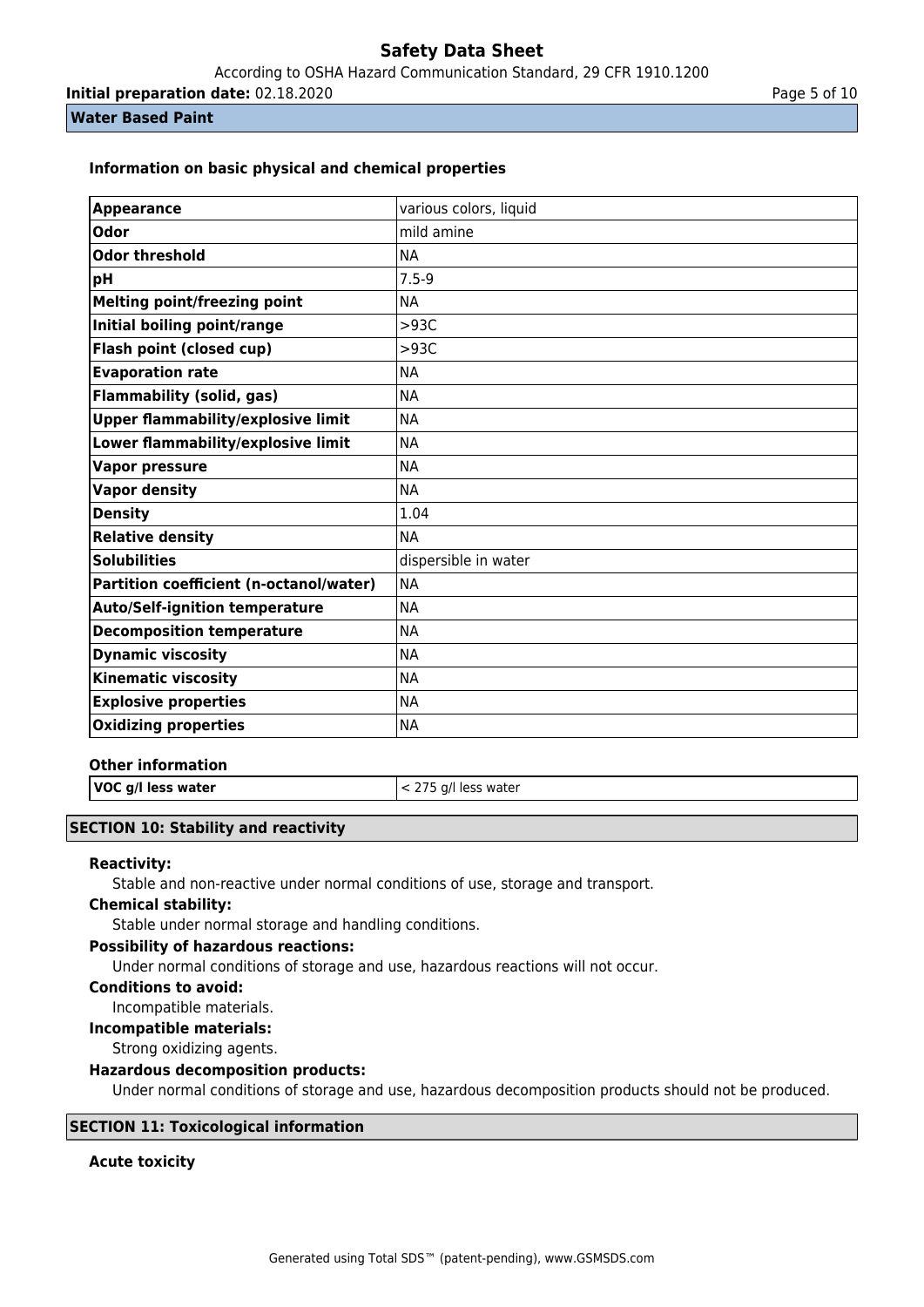According to OSHA Hazard Communication Standard, 29 CFR 1910.1200

**Initial preparation date:** 02.18.2020 **Page 6 of 10** Page 6 of 10

### **Water Based Paint**

**Assessment:** Based on available data, the classification criteria are not met.

**Product data:** No data available.

# **Substance data:**

| <b>Name</b>      | <b>Route</b> | Result                          |
|------------------|--------------|---------------------------------|
| Titanium Dioxide | loral        | LD50 Mouse: > 5000 mg/kg        |
|                  | linhalation  | LC50 Rat: 5.09 mg/L (4 hr)      |
| Diiron trioxide  | oral         | LD50 Rat: > 5000 mg/kg          |
| Propane-1,2-diol | loral        | LD50 Rat: 21,000 - 33,700 mg/kg |
|                  | ldermal      | LD50 Rabbit: >2000 mg/kg        |

# **Skin corrosion/irritation**

#### **Assessment:**

Causes skin irritation.

**Product data:**

No data available.

**Substance data:** No data available.

# **Serious eye damage/irritation**

# **Assessment:**

Causes serious eye irritation.

#### **Product data:**

No data available.

**Substance data:** No data available.

# **Respiratory or skin sensitization**

**Assessment:** Based on available data, the classification criteria are not met.

**Product data:**

No data available.

**Substance data:** No data available.

# **Carcinogenicity**

**Assessment:** Based on available data, the classification criteria are not met.

# **Product data:** No data available.

#### **Substance data:**

| <b>Name</b>          | <b>Species</b> | Result                                                                                                             |
|----------------------|----------------|--------------------------------------------------------------------------------------------------------------------|
| Titanium Dioxide     |                | Not applicable. Airborne, unbound particles of respirable size are known to<br>Icause cancer.                      |
| Bounded Carbon Black |                | Not applicable. The carcinogenic classification only applies to airborne,<br>unbound particles of respirable size. |

# **International Agency for Research on Cancer (IARC):**

| <b>Name</b>          | <b>Classification</b> |
|----------------------|-----------------------|
| Titanium Dioxide     | Group 2B              |
| Bounded Carbon Black | lGroup 2B             |
| Diiron trioxide      | Group 3               |

#### **National Toxicology Program (NTP):** None of the ingredients are listed.

**OSHA Carcinogens:** Not applicable

# **Germ cell mutagenicity**

**Assessment:** Based on available data, the classification criteria are not met.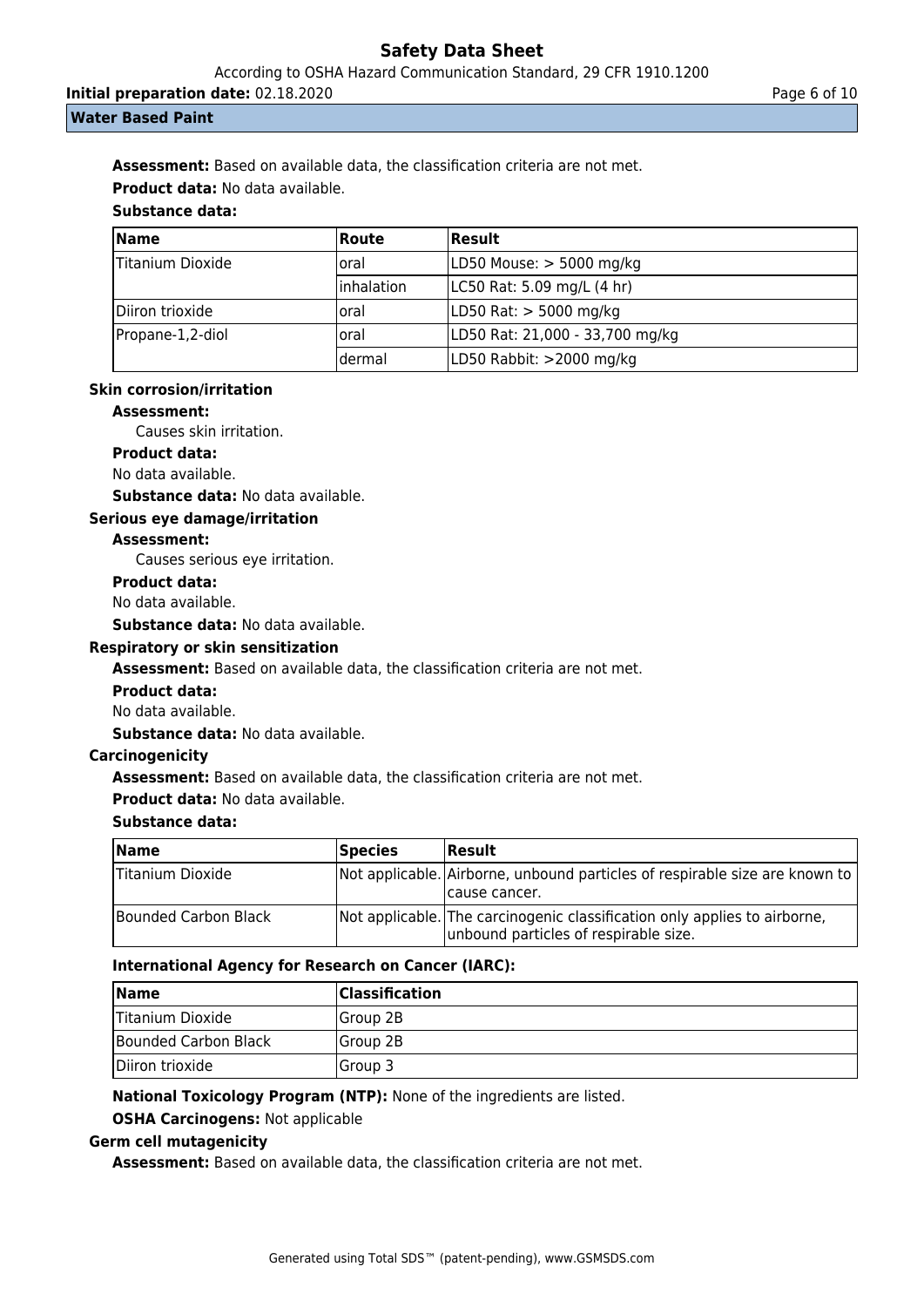According to OSHA Hazard Communication Standard, 29 CFR 1910.1200

**Initial preparation date:** 02.18.2020 **Page 7 of 10** Page 7 of 10

### **Water Based Paint**

| <b>Product data:</b>                                                          |
|-------------------------------------------------------------------------------|
| No data available.                                                            |
| Substance data: No data available.                                            |
| <b>Reproductive toxicity</b>                                                  |
| Assessment: Based on available data, the classification criteria are not met. |
| <b>Product data:</b>                                                          |
| No data available.                                                            |
| <b>Substance data:</b> No data available.                                     |
| Specific target organ toxicity (single exposure)                              |
| Assessment: Based on available data, the classification criteria are not met. |
| <b>Product data:</b>                                                          |
| No data available.                                                            |
| Substance data: No data available.                                            |
| Specific target organ toxicity (repeated exposure)                            |
| Assessment: Based on available data, the classification criteria are not met. |
| <b>Product data:</b>                                                          |
| No data available.                                                            |
| <b>Substance data:</b> No data available.                                     |
| <b>Aspiration toxicity</b>                                                    |
| Assessment: Based on available data, the classification criteria are not met. |
| <b>Product data:</b>                                                          |
| No data available.                                                            |
| <b>Substance data: No data available.</b>                                     |
| Information on likely reutes of expects                                       |

# **Information on likely routes of exposure:**

No data available.

### **Symptoms related to the physical, chemical and toxicological characteristics:**

No data available.

# **Other information:**

No data available.

# **SECTION 12: Ecological information**

# **Acute (short-term) toxicity**

**Assessment:** Based on available data, the classification criteria are not met.

# **Product data:** No data available.

# **Substance data:**

| <b>Name</b>      | Result                                       |
|------------------|----------------------------------------------|
| Propane-1,2-diol | [EC50 Daphnia magna: 43500 mg/L (48 hr)      |
|                  | LC50 Oncorhynchus mykiss: 40613 mg/L (96 hr) |

# **Chronic (long-term) toxicity**

**Assessment:** Based on available data, the classification criteria are not met. **Product data:** No data available.

# **Substance data:**

| Name             | Result                                                |
|------------------|-------------------------------------------------------|
| Propane-1,2-diol | EC50 Selenastrum capricornutum: 18,100 mg/L (14 days) |

# **Persistence and degradability**

**Product data:** No data available.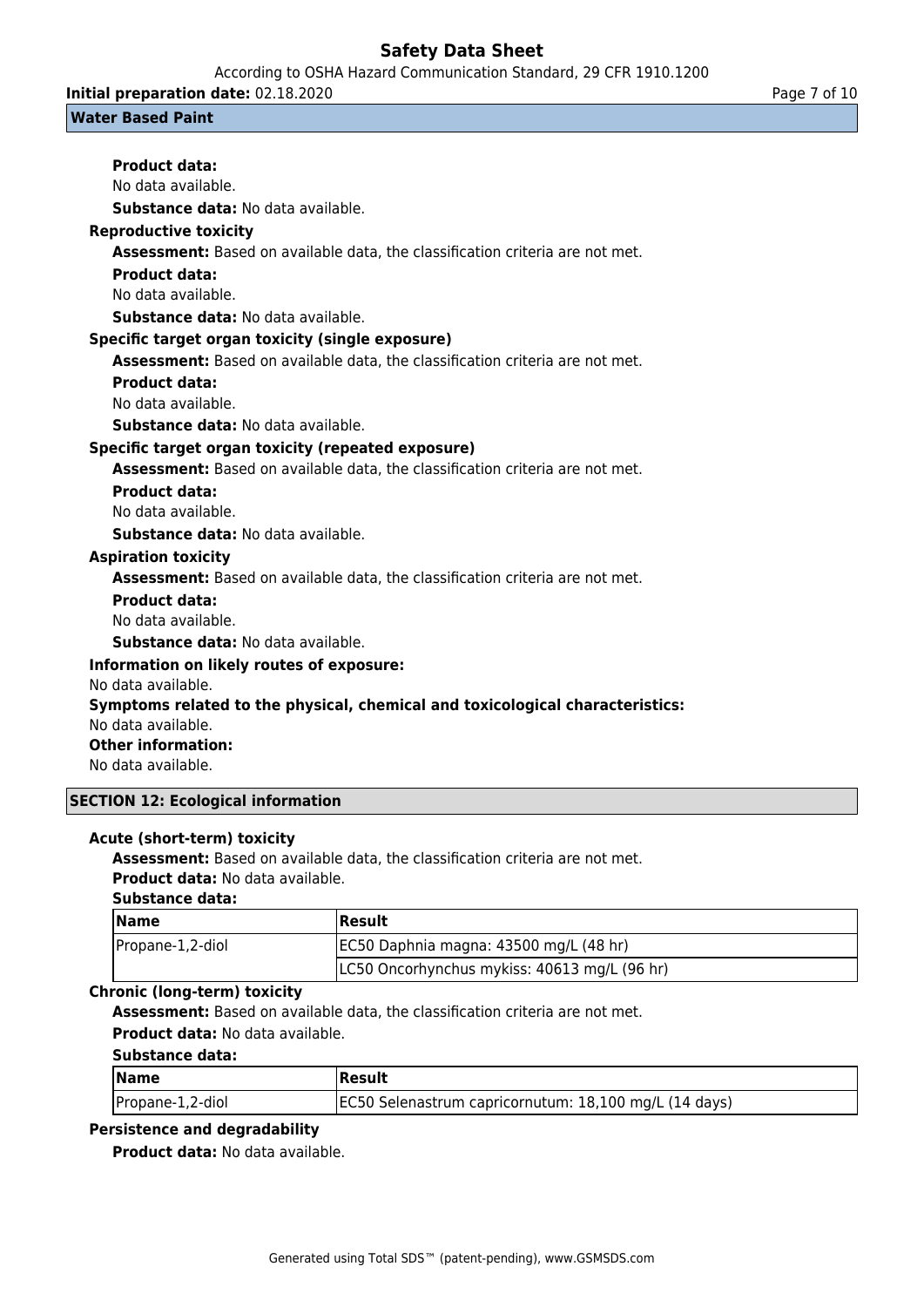According to OSHA Hazard Communication Standard, 29 CFR 1910.1200

**Initial preparation date:** 02.18.2020 **Page 8 of 10** Page 8 of 10

## **Water Based Paint**

#### **Substance data:**

| <b>Name</b>          | Result                                                                                                                                         |
|----------------------|------------------------------------------------------------------------------------------------------------------------------------------------|
| Titanium Dioxide     | Degradation/biodegradation testing is not relevant for metals and metal<br>compounds that are not (bio)degradable, including titanium dioxide. |
| Bounded Carbon Black | The substance will not be biodegraded.                                                                                                         |
| Propane-1,2-diol     | Readily biodegradable.                                                                                                                         |

### **Bioaccumulative potential**

**Product data:** No data available.

# **Substance data:**

| <b>Name</b>          | Result                                        |  |
|----------------------|-----------------------------------------------|--|
| Bounded Carbon Black | Bioaccumulation is not expected to occur.     |  |
| Propane-1,2-diol     | BCF: 0.09; Low potential for bioaccumulation. |  |

#### **Mobility in soil**

**Product data:** No data available.

**Substance data:** No data available.

**Other adverse effects: No data available.** 

# **SECTION 13: Disposal considerations**

#### **Disposal methods:**

It is the responsibility of the waste generator to properly characterize all waste materials according to applicable regulatory entities

# **Contaminated packages:**

Not determined or not applicable.

## **SECTION 14: Transport information**

#### **United States Transportation of dangerous goods (49 CFR DOT)**

| UN number                     | Not Regulated |
|-------------------------------|---------------|
| UN proper shipping name       | Not regulated |
| UN transport hazard class(es) | l None        |
| <b>Packing group</b>          | <b>None</b>   |
| <b>Environmental hazards</b>  | l None        |
| Special precautions for user  | l None        |

#### **International Maritime Dangerous Goods (IMDG)**

| UN number                     | Not Regulated |
|-------------------------------|---------------|
| UN proper shipping name       | Not regulated |
| UN transport hazard class(es) | <b>None</b>   |
| <b>Packing group</b>          | <b>None</b>   |
| <b>Environmental hazards</b>  | <b>None</b>   |
| Special precautions for user  | <b>None</b>   |

#### **International Air Transport Association Dangerous Goods Regulations (IATA-DGR)**

| UN<br>.<br>n<br>ımper | I Not<br><b>Regionale</b><br>È |
|-----------------------|--------------------------------|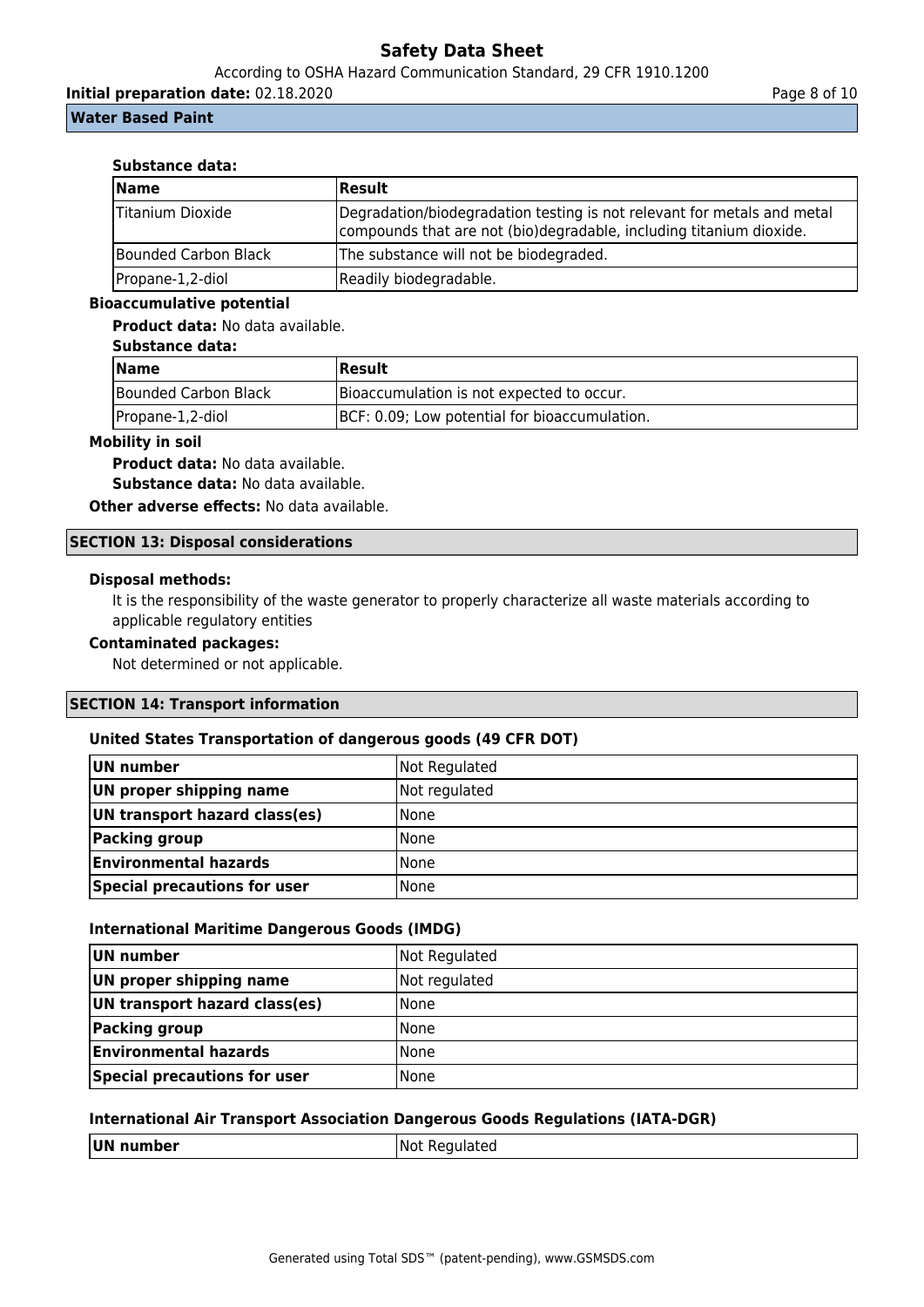According to OSHA Hazard Communication Standard, 29 CFR 1910.1200

**Initial preparation date:** 02.18.2020 **Page 9 of 10** Page 9 of 10

# **Water Based Paint**

| UN proper shipping name             | Not regulated |
|-------------------------------------|---------------|
| UN transport hazard class(es)       | l None        |
| Packing group                       | <b>None</b>   |
| <b>Environmental hazards</b>        | l None        |
| <b>Special precautions for user</b> | l None        |

# **SECTION 15: Regulatory information**

### **United States regulations**

### **Inventory listing (TSCA):**

| $13463-67-7$    | <b>Titanium Dioxide</b>      | Listed        |
|-----------------|------------------------------|---------------|
| $ 1333-86-4 $   | <b>IBounded Carbon Black</b> | lListed       |
| $1309 - 37 - 1$ | Diiron trioxide              | <b>Listed</b> |
| 157-55-6        | Propane-1,2-diol             | <b>Listed</b> |

**Significant New Use Rule (TSCA Section 5):** Not determined.

**Export notification under TSCA Section 12(b):** Not determined.

# **SARA Section 311/312 hazards:**

| Acute | $n$<br>onic | ıre<br>the contract of the contract of the | essure' | ctive<br>RP di |
|-------|-------------|--------------------------------------------|---------|----------------|
| No    | 'No         | 'No<br>__                                  | No      | 'No            |

**SARA Section 302 extremely hazardous substances:** Not determined.

## **SARA Section 313 toxic chemicals:**

| 13463-67-7 | Titanium Dioxide     | Not<br>Listed         |
|------------|----------------------|-----------------------|
| 1333-86-4  | Bounded Carbon Black | <b>INot</b><br>Listed |
| 1309-37-1  | lDiiron trioxide     | Not<br>Listed         |
| 57-55-6    | Propane-1,2-diol     | Not<br>Listed         |

# **CERCLA:** Not determined.

**RCRA:** Not determined.

# **Section 112(r) of the Clean Air Act (CAA):** Not determined.

#### **Massachusetts Right to Know:**

| 13463-67-7        | lTitanium Dioxide    | Listed               |
|-------------------|----------------------|----------------------|
| $ 1333 - 86 - 4 $ | Bounded Carbon Black | Listed               |
| $1309-37-1$       | Diiron trioxide      | Listed               |
| 157-55-6          | Propane-1,2-diol     | Not<br><b>Listed</b> |

# **New Jersey Right to Know:**

| 13463-67-7 | lTitanium Dioxide            | lListed |
|------------|------------------------------|---------|
| 1333-86-4  | <b>IBounded Carbon Black</b> | lListed |
| 11309-37-1 | IDiiron trioxide             | lListed |
| 157-55-6   | Propane-1,2-diol             | lListed |

### **New York Right to Know:**